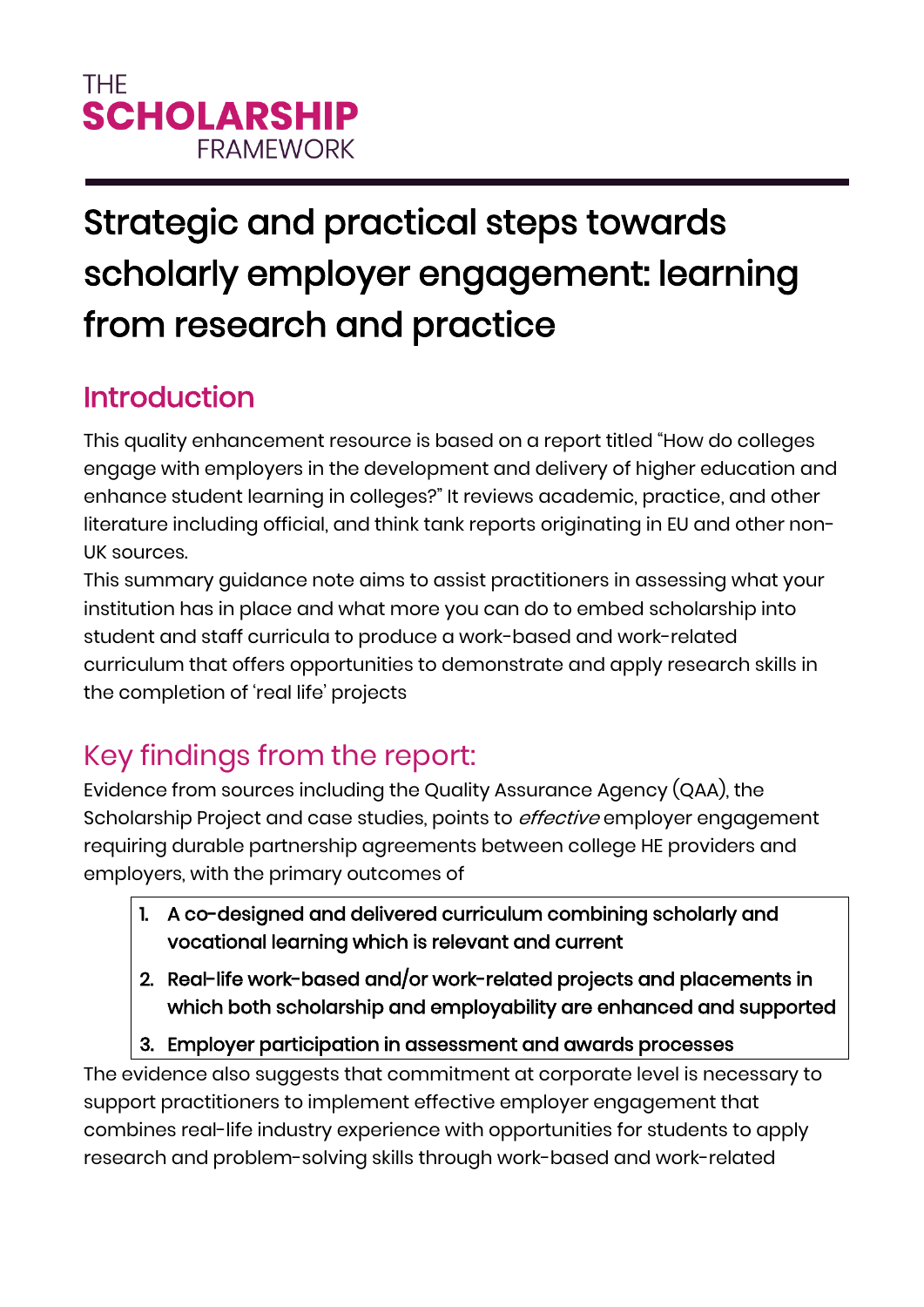projects. This needs to be articulated through the adoption of enabling strategies, policies and practical measures.

Please download the [employer engagement research report](https://www.aoc.co.uk/system/files/employer%20engagement.pdf) for further information.

#### **Contents**

| 2. Establishing ground rules for effective employer/provider engagement<br>-4 |  |
|-------------------------------------------------------------------------------|--|
|                                                                               |  |

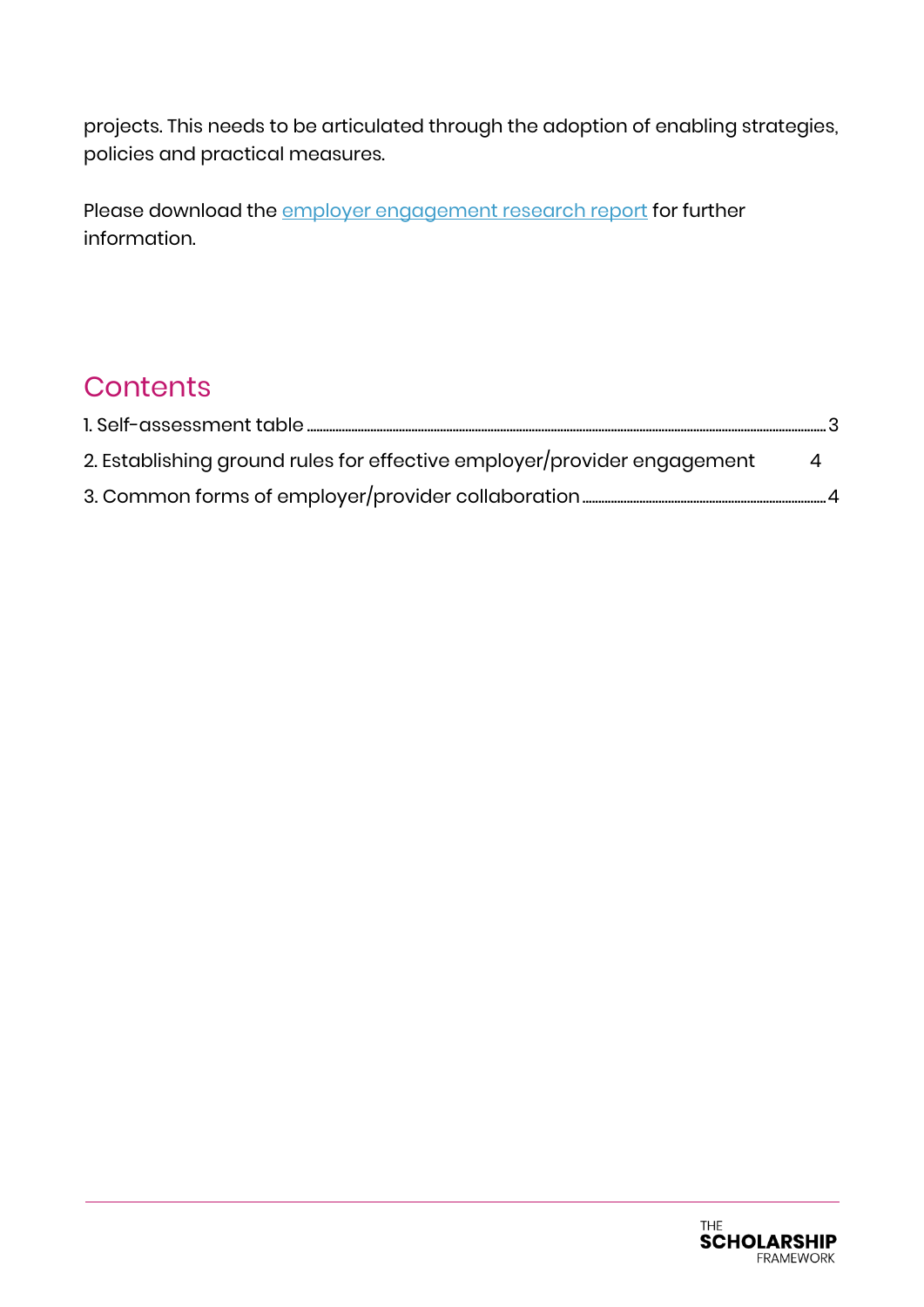#### <span id="page-2-0"></span>1. Self-assessment table

| A co-designed and co-<br>1.                                                                                                                                                                                                                        | relevant                                                                                                                                                                                                                                                                                                                                                                                                                |                                                                                                                                                                                                                                                                                                                                                                                                                                                                                                                                                                                                                                                                                          |
|----------------------------------------------------------------------------------------------------------------------------------------------------------------------------------------------------------------------------------------------------|-------------------------------------------------------------------------------------------------------------------------------------------------------------------------------------------------------------------------------------------------------------------------------------------------------------------------------------------------------------------------------------------------------------------------|------------------------------------------------------------------------------------------------------------------------------------------------------------------------------------------------------------------------------------------------------------------------------------------------------------------------------------------------------------------------------------------------------------------------------------------------------------------------------------------------------------------------------------------------------------------------------------------------------------------------------------------------------------------------------------------|
| delivered curriculum<br>combining scholarly<br>and vocational learning<br>which is relevant and<br>current                                                                                                                                         | Outdated industry<br>knowledge and<br>experience among<br>practitioners<br>ii. Insufficient<br>development time and<br>underdeveloped<br>research capacity among<br>practitioners<br>iii. Fragile/inconsistent<br>relationships between<br>providers and<br>employers/industry bodies<br>iv. Other (details)                                                                                                            | i. Allocating practitioner time for<br>employer liaison<br>ii. Incorporating research skills and<br>current industrial knowledge as integral<br>elements of CPD training<br>iii. Establishing joint employer/provider<br>forums and advisory committees<br>iv. Consulting employers and industry<br>representatives in the process of<br>programme development, validation<br>and assessment<br>v. Co-designing research-informed<br>learning programmes around 'real<br>world' assessments and project briefs<br>vi. Involving employer representatives as                                                                                                                              |
| 2.<br>Real-life work-based<br>and/or work-related<br>projects and<br>placements in which<br>both scholarship and<br>employability are<br>enhanced and<br>supported<br><b>Employer participation</b><br>3.<br>in assessment and<br>awards processes | i. Difficulties for<br>practitioners and<br>employers in<br>establishing contact within<br>each organisation<br>ii. Employer<br>capacity/motivation to<br>devote time to<br>engagement<br>iii. Some employer<br>perceptions of colleges<br>e.g. inflexible, lacking<br>contemporary industry<br>knowledge<br>iv. Practitioner capacity<br>to devote to building<br>and maintaining<br>durable employer<br>relationships | teachers and mentors<br>Coordinated support for employer engagement<br>e.g. through a dedicated unit. Functions might<br>include:<br>i. a central point of contact connecting<br>employers to the relevant practitioners<br>ii. maintaining a central register of<br>employer contacts and partnership<br>agreements<br>iii. supporting practitioners in work<br>placement arrangements<br>iv. arranging employer outreach initiatives<br>and events<br>v. promoting and facilitating the benefits<br>of partnership<br>vi. helping to establish/maintain<br>programme-level networks and<br>contacts<br>vii. supporting the establishment and<br>functions of joint forums and advisory |